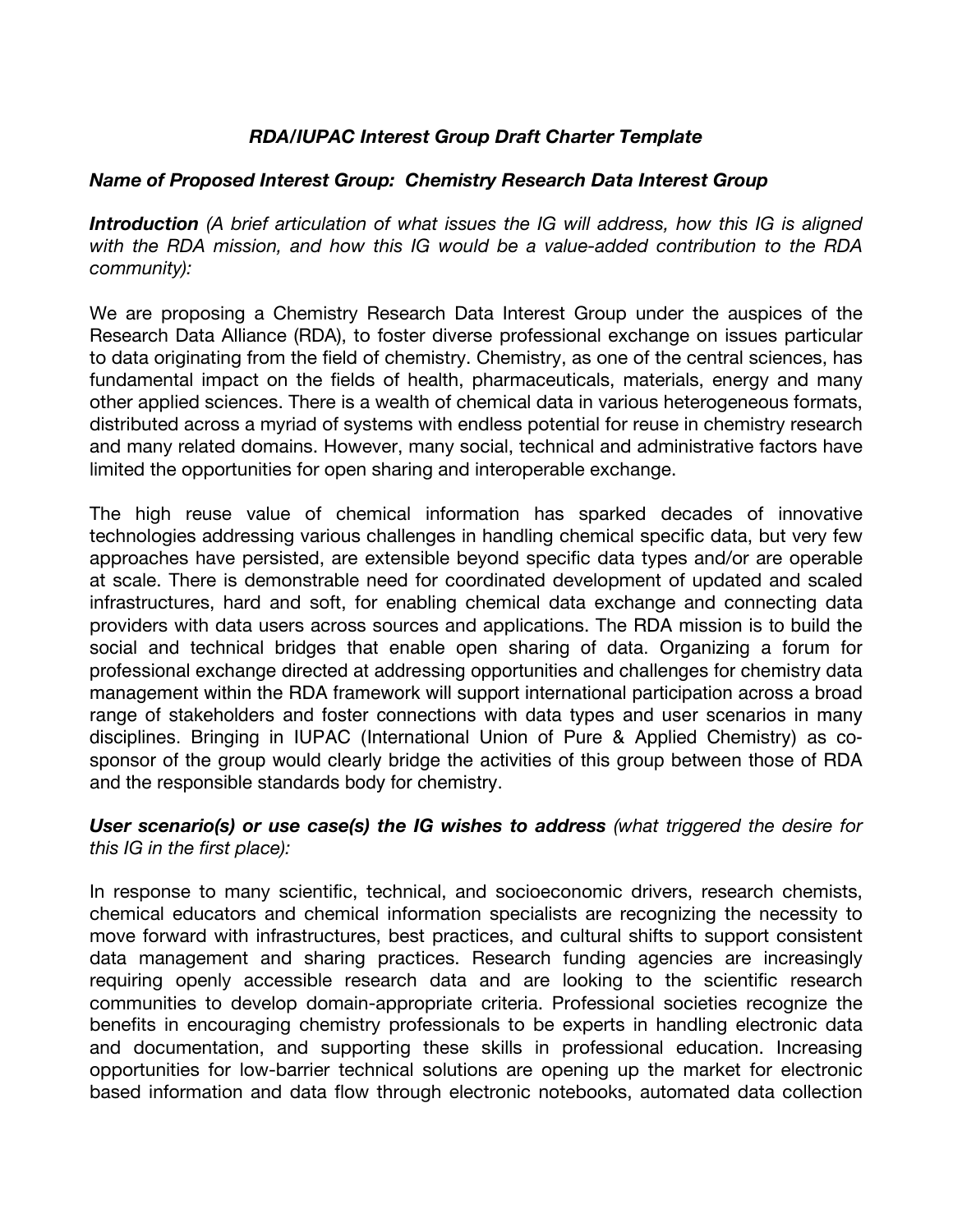and analysis, data repositories and citation networks.

The importance of chemical data has long been recognized by science communities and centuries-old efforts in indexing and repackaging chemical data from primary literature into expansive collections that support innovation across many disciplines. However, there are many challenges to meet increasing demands for open research data deposit and maximizing machine operable data exchange. Working with chemistry research data often involves extensive consideration of contextual factors and layers of interpretive technologies. Divergent high-touch workflows have evolved to manage data in the existing collections. Long traditions of small laboratory culture and strong proprietary and commercial value impact the overall adoption and incorporation of open data exchange and high performance computing directly in research chemistry outside of a few sub-disciplines (e.g. drug discovery). As already experienced in many networking venues amidst chemical information professionals, an international Interest Group that spans a range of professional perspectives and expertise can provide much needed opportunity for fostering convergent and informed discussions.

*Objectives (A specific set of focus areas for discussion, including use cases that pointed to the need for the IG in the first place. Articulate how this group is different from other current activities inside or outside of RDA.):*

At some level, chemistry information is ubiquitous to every wet science laboratory and many theoretical research problems as well. The high value and wide applicability of chemical data generally has ensured a landscape of numerous and scattered, thoughtful and variously adopted "best practices". Many venerable research and scientific publishing institutions and disciplinary data projects are involved in reviewing and managing data of high utility and have influential roles in long-standing community standards of practice around data use in the discipline. To maximize on the knowledge potential of the discipline, we are interested in approaching the functionality of data from several angles, including domain scope, infrastructure, and community practice. Specifically we propose to:

- 1. Characterize different chemical data types of interest, identify critical points in the data life-cycle from instrument to publication, compile data management criteria in practice, map gaps in interoperability and opportunity potential for standards and other infrastructures, and prioritize outreach approaches and tools for researchers, primary publishers, data compilers, and others who manage chemistry research data.
- 2. Leverage effort from all parties to establish metadata standards, ontologies and other soft infrastructures for chemical data that are adaptable for different application purposes
- 3. Examine current research workflows in various research domains that interact with chemical data to support minimal disruption, encourage development of best practices and lower barriers to adoption. Particular attention will be given to engaging instrument manufacturers in the discussions, as they represent a good target to reduce the barriers to storing both data and metadata early in the research workflow.
- 4. Cultivate sharing culture among researchers working in chemistry related fields by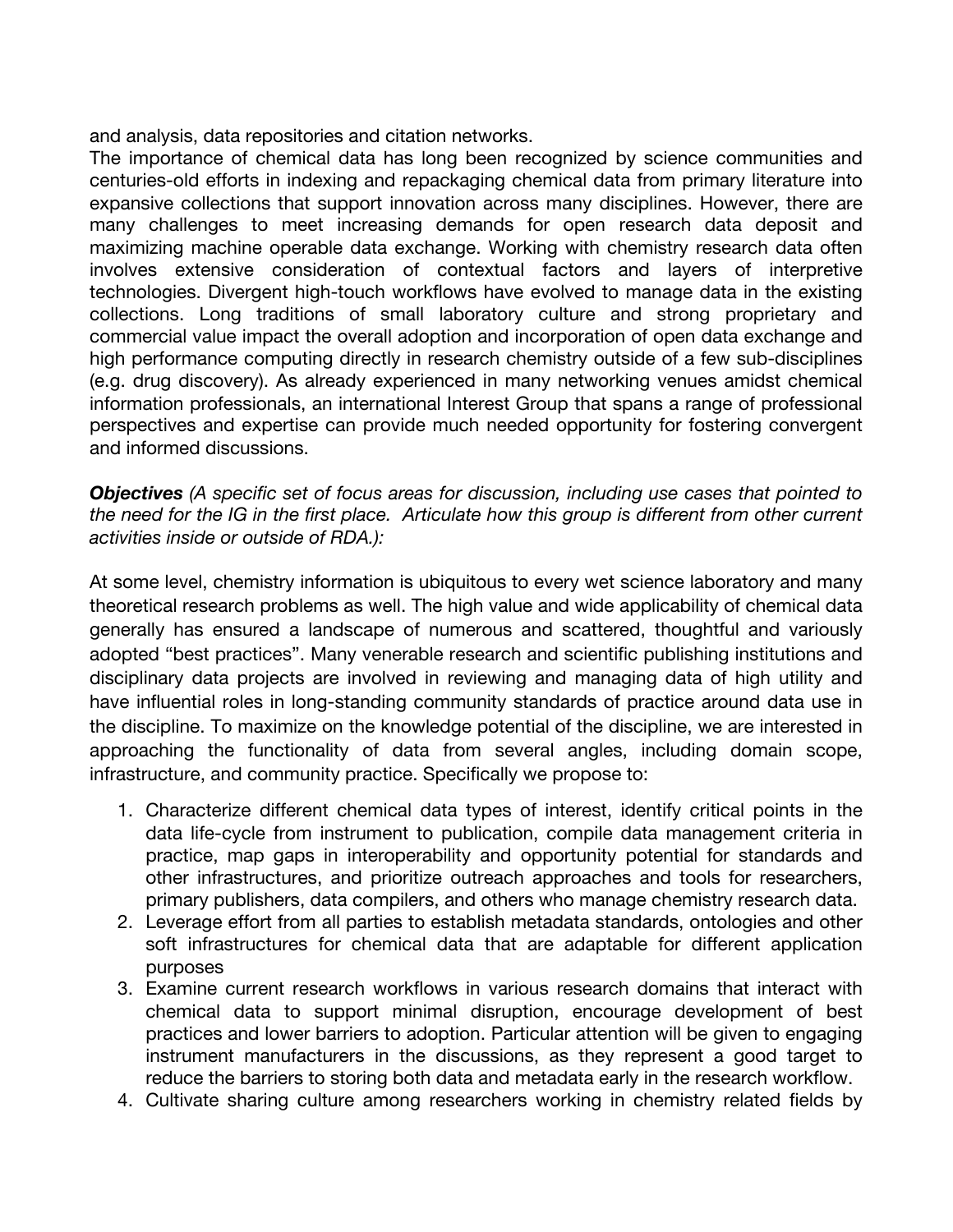demonstrating potential innovations based on reusable chemical data.

*Participation (Address which communities will be involved, what skills or knowledge should they have, and how will you engage these communities. Also address how this group proposes to coordinate its activity with relevant related groups.):*

There is increasing interest within RDA to engage with domain-based initiatives and datadriven organizations. The International Union of Pure and Applied Chemistry (IUPAC) is a long-standing professional international organization with vested interest in supporting broad dissemination and usability of chemical data through development of standards and recommended practices. IUPAC engages members from adhering organizations in over 50 countries and is associated with over 30 international scientific organizations. Positioning this initiative as a joint RDA/IUPAC interest group will enable us to leverage the mechanisms and infrastructure of both international working member organizations to facilitate global input, dissemination and practical implementation of initiatives.

Potential Interest Group members hail from a range of professions and sectors that intersect chemistry research data, including experimental and theoretical researchers, educators, data and information scientists, librarians, publishers, database providers, and many others in academic, industrial, private and public sectors worldwide. Many are active in professional groups with expertise in chemistry data, including the American Chemical Society (ACS) Division of Chemical Information (CINF), the Royal Society of Chemistry Society (RSC) Chemical Information and Computer Applications Group (CICAG), the Chemical Structure Association (CSA Trust), the German Chemical Society, the Chemical Society of Japan, the Chinese Chemical Society, among others. Opportunities exist to participate regularly in the technical programming and social networks of these organizations to further engage chemistry researchers and information professionals.

*Outcomes (Discuss what the IG intends to accomplish. Include examples of WG topics or supporting IG-level outputs that might lead to WGs later on.):*

Understanding current data management practices (in the broadest sense) and perceived gaps across the chemistry discipline is key for targeted action. Suggested documentation projects of potential interest and value for the community include:

- 1. Collect top five priority outcomes from members with rationale; from these identify commonalities and diversities for the group and the chemical information and data management professions writ large; collect at discussion events and consider a survey question for new members
- 2. Identify and characterize existing systems and solutions relevant to chemistry and the interests that arise in the survey, including existing disciplinary data repositories, ontologies, and other community data projects
- 3. Identify and compare funding agency requirements internationally that potentially involve chemistry data
- 4. Determine what chemistry analysis instruments are already doing in taking data, what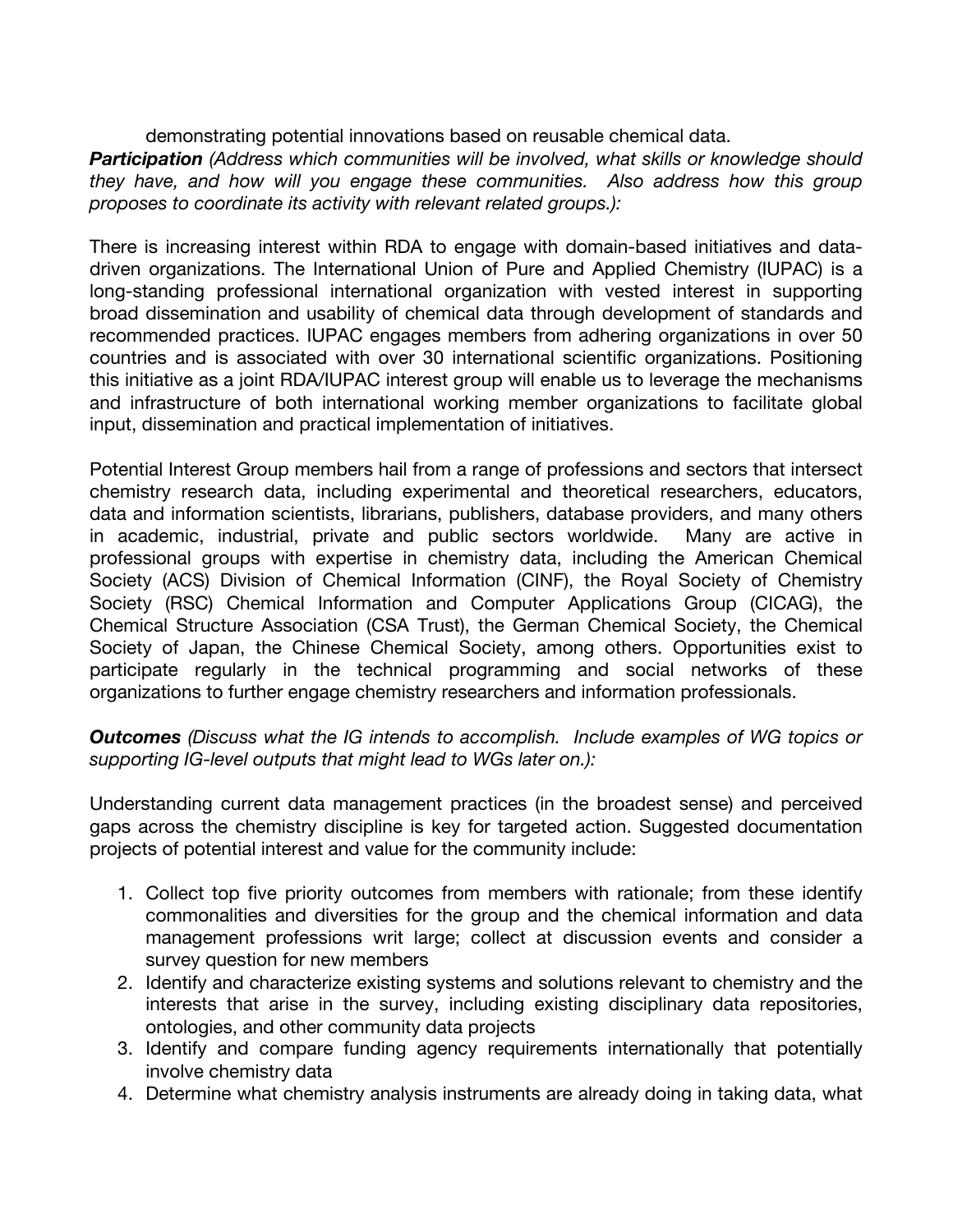file formats are in use? What metadata commonalities, diversity? Proprietary data, format issues?

- 5. Survey top chemistry publishers of the various types of data that are included with manuscripts as supplemental information
- 6. Others as they arise from discussion

*Mechanism (Describe how often your group will meet and how will you maintain momentum between Plenaries.):*

Discussions of interest initiated at the ACS meetings in March 2015 and August 2015 sparked a proposal for a BoF session at the September RDA Plenary in Paris to seek input on formulating a mechanism for a group. Further international outreach is planned through meetings and technical symposia at the multi-national chemical societies Pacifichem meeting in December 2015 and the ACS meeting in March 2016. Additional programming will be proposed with other societies and meetings. Monthly virtual meetings and regular inclusive communication channels will be established in the fall. Additional meetings focused on specific outcomes will be scheduled as needed.

*Timeline (Describe draft milestones and goals for the first 12 months):*

Outreach – first 6 months

- 1. Discussion with the IUPAC Committee on Publications and Cheminformatics Data Standards – August 2015
- 2. BoF session at the RDA Plenary in Paris September 2015
- 3. Reach out to other pertinent RDA groups, such as the RDA/CODATA Materials Data, Infrastructure & Interoperability IG, the Data Citation IG, and others - start at the Paris Plenary, September 2015
- 4. Establish communication structure Fall 2015
- 5. Outreach and increase group member list through planned symposia and networking highlighting a broad range of data initiatives at other various domain meetings – ongoing, started March 2015
- 6. Continued brainstorming for issues and outcomes of potential interest for further discussion – ongoing, started March 2015

Roadmap – second 6 months

- 1. Focus on 3-5 documentation activities first year, primarily focusing on professional and scientific community information gathering to develop a roadmap of challenges and opportunities for chemistry data management
- 2. Identify deliverables and establish working groups by the end of the year for 1-3 problems in the community for the common good of all / most stakeholders